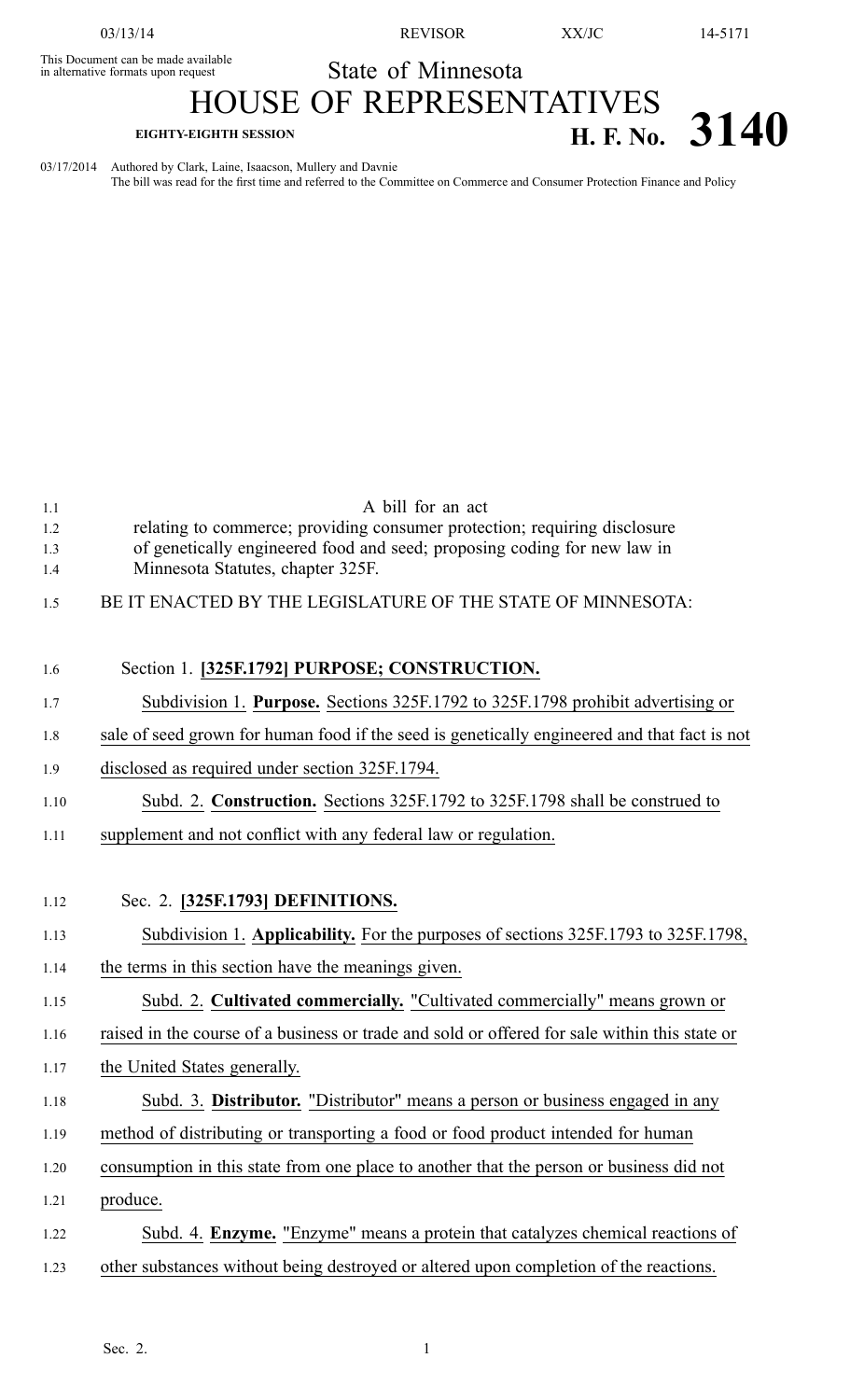| 2.1  | Subd. 5. Genetically engineered and similar terms. "Genetically engineered,"                   |
|------|------------------------------------------------------------------------------------------------|
| 2.2  | "genetic engineering," "genetically modified," "genetic modification," "genetically            |
| 2.3  | manipulated," "genetic manipulation," or similar terms, when applied to human food,            |
| 2.4  | means a food that is produced from or with an organism or organisms with genetics altered      |
| 2.5  | materially through the application of: (1) in vitro and in vivo nucleic acid techniques,       |
| 2.6  | including recombinant ribonucleic acid (RNA) techniques, recombinant deoxyribonucleic          |
| 2.7  | acid (DNA) techniques, and the direct injection of nucleic acid into cells or organelles;      |
| 2.8  | or (2) methods of fusing cells beyond the taxonomic family that overcome natural               |
|      | physiological reproductive or recombinant barriers, and that are not techniques used in        |
| 2.9  | traditional breeding and selection such as conjugation, transduction, and hybridization.       |
| 2.10 |                                                                                                |
| 2.11 | "Genetically engineered," "genetic engineering," "genetically modified," "genetic              |
| 2.12 | modification," "genetically manipulated," "genetic manipulation," or similar terms, when       |
| 2.13 | applied to human food, also mean a food derived from an organism that was treated with         |
| 2.14 | a genetically engineered material and a food that contains an ingredient, component, or        |
| 2.15 | other article that is genetically engineered.                                                  |
| 2.16 | Subd. 6. In vitro and in vivo nucleic acid techniques. "In vitro and in vivo                   |
| 2.17 | nucleic acid techniques" means techniques, including but not limited to recombinant            |
| 2.18 | deoxyribonucleic acid techniques that use vector systems and techniques involving the          |
| 2.19 | direct introduction into the organisms of hereditary material or other nucleic acid molecules, |
| 2.20 | such as RNAi, prepared outside the organisms, such as microinjection, macroinjection,          |
| 2.21 | chemoporation, electroportation, microencapsulation, and liposome fusion.                      |
| 2.22 | Subd. 7. Manufacturer. "Manufacturer" means a person or business engaged in the                |
| 2.23 | production or processing of seed, seed stock, food, or any food product.                       |
| 2.24 | Subd. 8. Organism. "Organism" means any biological entity capable of replication,              |
| 2.25 | reproduction, or transferring genetic material.                                                |
| 2.26 | Subd. 9. Processed food. "Processed food" means any food other than a                          |
| 2.27 | raw agricultural commodity and includes any food produced from a raw agricultural              |
| 2.28 | commodity that was processed through canning, smoking, pressing, cooking, freezing,            |
| 2.29 | dehydration, fermentation, or milling.                                                         |
| 2.30 | Subd. 10. Processing aid. "Processing aid" means:                                              |
| 2.31 | (1) a substance that is added to a food during the processing of the food but is               |
| 2.32 | removed from the food in some manner before the food is packaged in a final form;              |
| 2.33 | $(2)$ a substance that is added to a food during processing, is converted into                 |
| 2.34 | constituents normally present in the food, and does not significantly increase the amount      |
| 2.35 | of the constituents found in the food; or                                                      |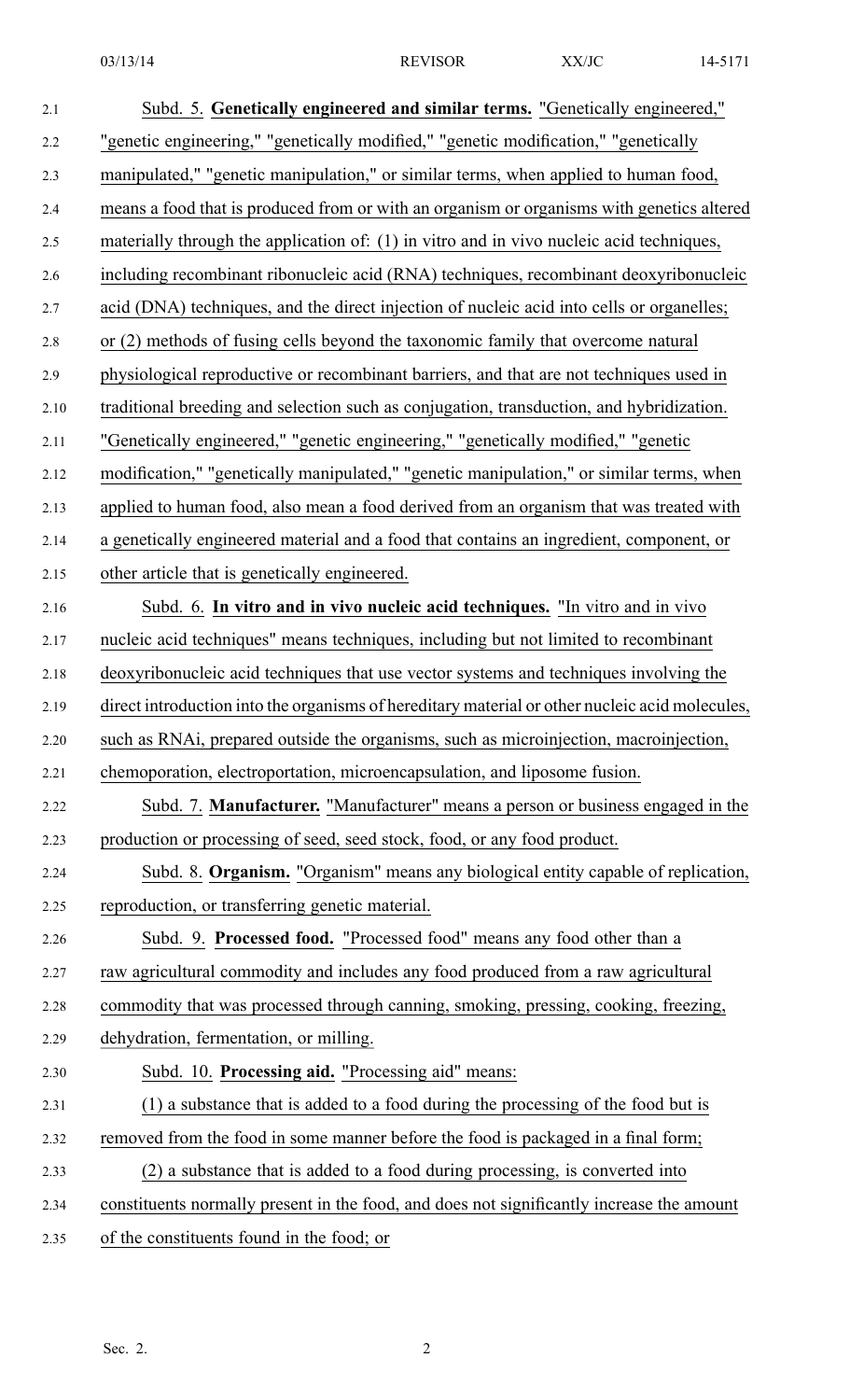03/13/14 REVISOR XX/JC 14-5171 3.1 (3) <sup>a</sup> substance that is added to <sup>a</sup> food for its technical or functional effect in the 3.2 processing but is presen<sup>t</sup> in the finished food at insignificant levels and does not have any 3.3 technical or functional effect in the finished food. 3.4 Subd. 11. **Retailer.** "Retailer" means <sup>a</sup> person or business engaged in selling food 3.5 from individuals or businesses to the end user. For the purposes of section 325F.1794, 3.6 "retailer" does not mean <sup>a</sup> manufacturer when the manufacturer is also acting as <sup>a</sup> retailer 3.7 with respec<sup>t</sup> to the food item at issue. 3.8 Sec. 3. **[325F.1794] DISCLOSURE OF GENETICALLY ENGINEERED FOOD** 3.9 **OR SEED.** 3.10 Subdivision 1. **Disclosure required.** On and after January 1, 2015, any food or seed 3.11 sold or offered for sale in this state is misbranded if it is, or may have been, genetically 3.12 engineered and that fact is not disclosed as follows: 3.13 (1) in the case of the package offered for sale, the words "Produced with Genetic 3.14 Engineering" shall be placed on the package offered for sale in <sup>a</sup> clear and conspicuous 3.15 manner by the manufacturer; 3.16 (2) in the case of <sup>a</sup> food, food product, or agricultural commodity that is not 3.17 separately packaged or labeled, the words "Produced with Genetic Engineering" shall 3.18 be placed on the container used for packaging, holding, or transporting in <sup>a</sup> clear and 3.19 conspicuous manner by the manufacturer, and maintained by the distributor, and on 3.20 the retail store shelf or bin in which the commodity is displayed for sale in <sup>a</sup> clear and 3.21 conspicuous manner by the retailer; 3.22 (3) in the case of any seed or seed stock, the words "Produced with Genetic 3.23 Engineering" shall be placed on the seed or seed stock container, on the sales receipt, or on 3.24 any other reference to identification, ownership, or possession in <sup>a</sup> clear and conspicuous 3.25 manner by the manufacturer or other entity responsible for producing the seed orseed stock. 3.26 Subd. 2. **Exceptions.** (a) The requirements in subdivision 1 do not apply to <sup>a</sup> 3.27 processed food that would be subject to this section solely because one or more processing 3.28 aids or enzymes were produced or derived with genetic engineering. 3.29 (b) A food package that contains <sup>a</sup> commodity or food produced in any way with 3.30 genetic engineering that does not display <sup>a</sup> disclosure as required in subdivision 1, clause 3.31 (1) or (2), shall be deemed misbranded in this state, excep<sup>t</sup> that: 3.32 (1) the package must not be considered misbranded if it is for <sup>a</sup> commodity or food 3.33 produced by <sup>a</sup> person who grows, raises, or otherwise produces the commodity or food 3.34 without knowledge that the commodity or food was created with seed or other food that 3.35 was derived in any way through <sup>a</sup> process of genetic engineering. The person must obtain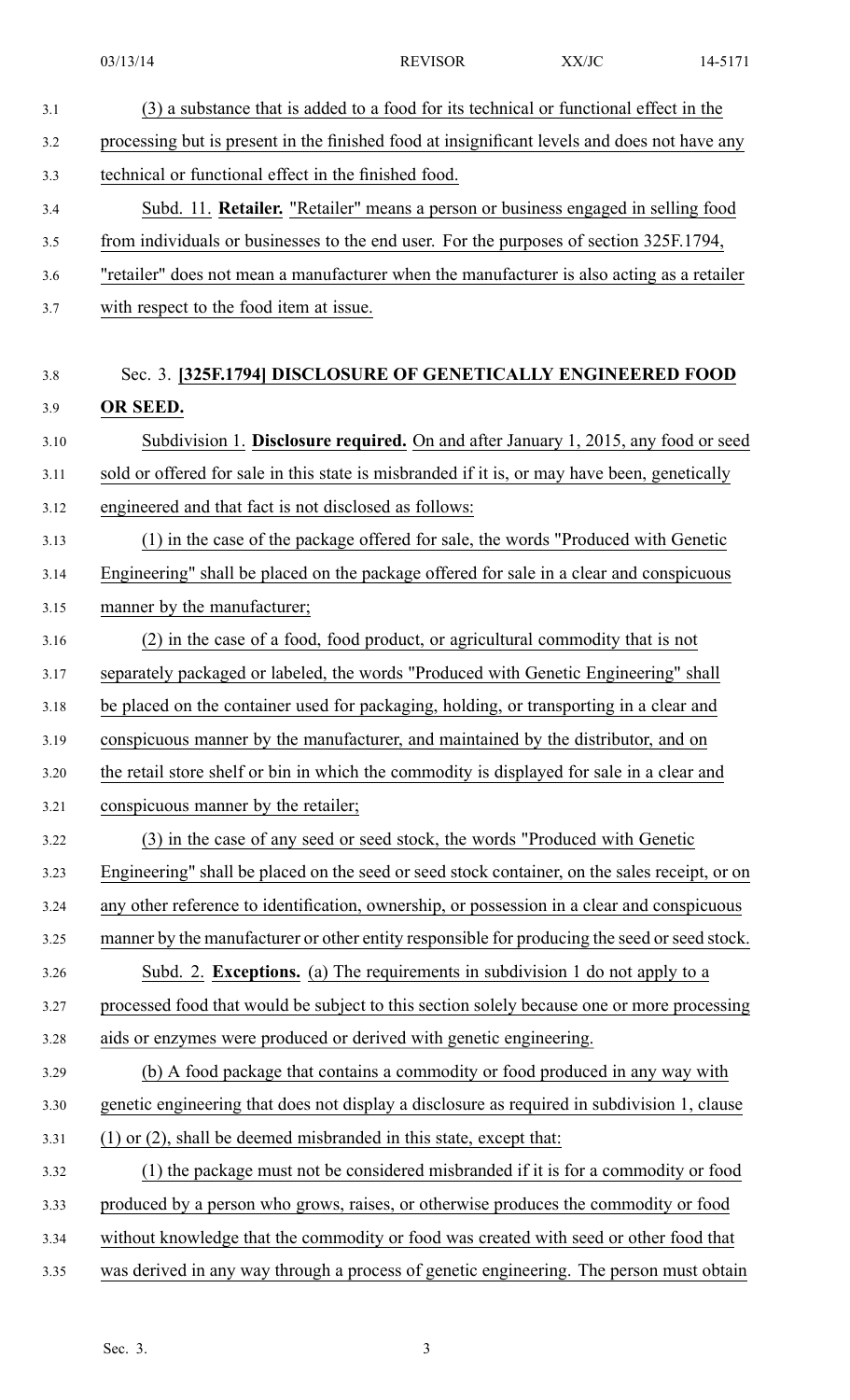| 4.1  | a signed, written statement from the party that sold the seed or food to the person that   |
|------|--------------------------------------------------------------------------------------------|
| 4.2  | the substance was not knowingly genetically engineered, was entirely segregated from,      |
| 4.3  | and has not knowingly been commingled with a food or food component that may have          |
| 4.4  | been created through genetic engineering; or                                               |
| 4.5  | (2) the package will not be considered misbranded if it is a processed food that           |
| 4.6  | would be subject to this disclosure requirement solely because it includes one or more     |
| 4.7  | materials produced with genetic engineering, provided that the genetically engineered      |
| 4.8  | materials in the aggregate do not account for more than nine-tenths of one percent of the  |
| 4.9  | total weight of the processed food.                                                        |
| 4.10 | (c) The use of manure as a fertilizer for a raw agricultural commodity must not be         |
| 4.11 | construed to mean that the commodity was produced with a genetically engineered material.  |
| 4.12 | (d) A person who initially provides the affirmation required in paragraph (b), clause      |
| 4.13 | (1), may rely on a sworn statement maintained by the person's supplier that contains       |
| 4.14 | the required affirmation.                                                                  |
| 4.15 | (e) The disclosure requirements of this section do not apply to food intended for          |
| 4.16 | human consumption that is not packaged for retail sale and that either (1) is a processed  |
| 4.17 | food prepared and intended for immediate consumption, or (2) is served, sold, or otherwise |
| 4.18 | provided in any restaurant or other food facility that is primarily engaged in the sale of |
| 4.19 | food prepared and intended for immediate consumption.                                      |
| 4.20 | (f) The disclosure requirements of this section do not apply to food consisting            |
| 4.21 | entirely of, or derived entirely from, an animal that was not genetically engineered,      |
| 4.22 | regardless of whether such animal was fed or injected with any genetically engineered      |
| 4.23 | food or any drug that was produced through means of genetic engineering.                   |
| 4.24 | (g) The disclosure requirements of this section do not apply to food, food products,       |
| 4.25 | seed, or seed stock certified as "organic" under the Organic Foods Production Act of 1990, |
| 4.26 | United States Code, title 7, section 6501, et seq., and its implementing regulations.      |
| 4.27 | (h) A person or entity who unknowingly produces, transports, or sells agricultural         |
| 4.28 | commodities that (1) have been affected by the unintended presence of genetically          |
| 4.29 | engineered materials, and (2) were grown on land owned or operated by that person or       |
| 4.30 | entity, shall not be found liable or negligent in any civil proceeding brought to enforce  |
| 4.31 | this chapter.                                                                              |
| 4.32 | Subd. 3. Rulemaking. The commissioner of commerce may adopt rules to                       |
| 4.33 | implement this section.                                                                    |
|      |                                                                                            |

## 4.34 Sec. 4. **[325F.1795] THIRD-PARTY PROTECTION.**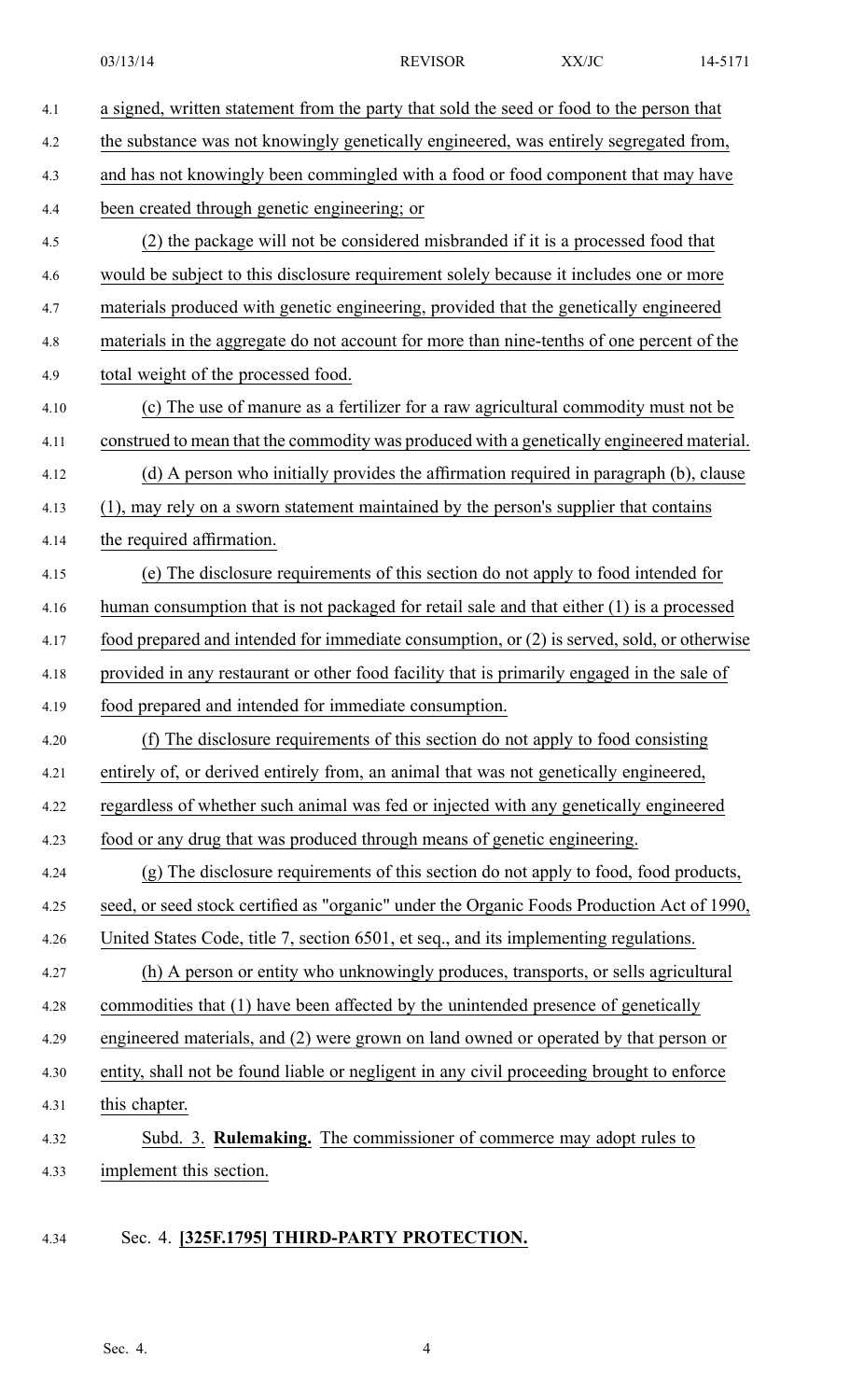03/13/14 REVISOR XX/JC 14-5171 5.1 A retailer that sells or advertises <sup>a</sup> processed food product, when the product fails 5.2 to conform to the disclosure requirements under section 325F.1794, shall not be found 5.3 liable or negligent in any civil proceeding brought to enforce this chapter. Protection 5.4 afforded by this section does not apply to fruit, vegetables, or animals produced with 5.5 genetic engineering. 5.6 Sec. 5. **[325F.1796] MISBRANDING OF NATURAL FOODS PROHIBITED.** 5.7 A food, food product, seed, or seed stock that is subject to disclosure under section 5.8 325F.1794 may not be described on the label, packaging, or by similar identification as 5.9 "natural." 5.10 Sec. 6. **[325F.1797] ENFORCEMENT; PRIVATE ACTION PROHIBITED.** 5.11 The commissioner of commerce shall enforce sections 325F.1793 to 325F.1796. 5.12 There is no private right of action to enforce sections 325F.1793 to 325F.1796. 5.13 Sec. 7. **[325F.1798] SEVERABILITY.** 5.14 If any provision of this act or its application to any person or circumstance is 5.15 held invalid or in violation of the state or United States Constitution or any other law 5.16 of the United States, the invalidity or the violation shall not affect other provisions of 5.17 sections 325F.1792 to 325F.1798 that can be given effect without the invalid provision or 5.18 application, and to this end, the provisions of this act are severable. 5.19 Sec. 8. **FINDINGS.** 5.20 The legislature finds that: 5.21 (1) the state regulates the release of genetically engineered organisms under 5.22 Minnesota Statutes, chapter 18F; 5.23 (2) the state requires that an environmental impact statement be completed prior to 5.24 development of genetically engineered wild rice; 5.25 (3) Minnesota Statutes, sections 31.021 to 31.103 and 34A.03, establish requirements 5.26 for the labeling of food sold in Minnesota; 5.27 (4) 64 countries require that foods containing ingredients derived from genetically 5.28 engineered crops be labeled as such; 5.29 (5) three states (Connecticut, Maine, and Alaska) have adopted genetically 5.30 engineered organism labeling statutes; 5.31 (6) the free market is dependent on the provision of truthful and transparent 5.32 information regarding products offered for sale;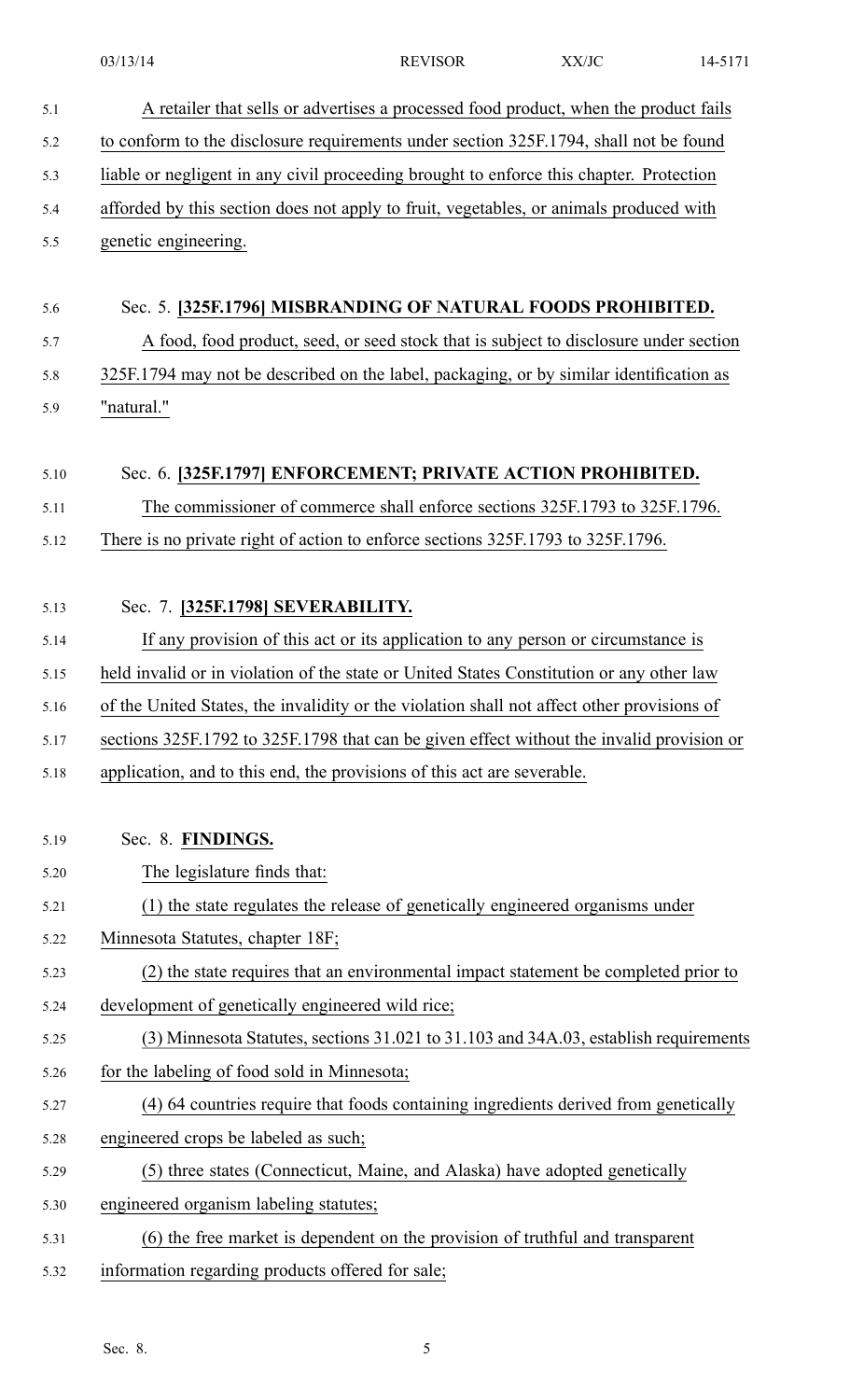| 6.1  | (7) markets for identity-preserved (IP), nongenetically engineered organism crops           |
|------|---------------------------------------------------------------------------------------------|
| 6.2  | and products are expanding rapidly, providing opportunities for Minnesota agricultural      |
| 6.3  | producers and food processors;                                                              |
| 6.4  | (8) polls consistently show overwhelming support for the mandatory labeling of              |
| 6.5  | foods containing genetically engineered organisms;                                          |
| 6.6  | (9) researchers at the University of Minnesota have attributed the decline in Monarch       |
| 6.7  | butterfly populations to the widespread planting of genetically engineered organism crops;  |
| 6.8  | (10) research in Indiana has shown that toxins in genetically engineered Bt corn            |
| 6.9  | persist in soil and water and cause mortality among aquatic organisms;                      |
| 6.10 | (11) research in Iowa has established that genetically engineered organism soybeans         |
| 6.11 | contain high levels of glyphosate, while nongenetically engineered organism soybeans        |
| 6.12 | contain no such residues;                                                                   |
| 6.13 | (12) research in Iowa has also shown that female hogs fed genetically engineered            |
| 6.14 | organism feeds for 22 weeks had significantly heavier uteri and all hogs had significantly  |
| 6.15 | higher levels of digestive system problems than hogs fed nongenetically engineered          |
| 6.16 | organism rations;                                                                           |
| 6.17 | (13) research in France has shown that rats fed genetically engineered corn for             |
| 6.18 | their entire lives develop tumors and die earlier than rats fed normal corn, while research |
| 6.19 | in Canada has shown that Bt toxins in genetically engineered organism corn cross the        |
| 6.20 | placental barrier and are found in fetal cord blood;                                        |
| 6.21 | (14) over 20 weed species in the United States have developed herbicide resistance          |
| 6.22 | since the introduction of genetically engineered organism crops, leading to an increase in  |
| 6.23 | herbicide use and increased costs for producers;                                            |
| 6.24 | (15) according to researchers in Minnesota, Iowa, and Illinois, corn rootworms have         |
| 6.25 | developed resistance to Bt toxins in genetically engineered organism corn, leading to an    |
| 6.26 | increase in insecticide use and increased costs for producers;                              |
| 6.27 | (16) the costs of agricultural seeds have more than tripled since the introduction of       |
| 6.28 | patented genetically engineered organism crops;                                             |
| 6.29 | (17) the establishment of mandatory genetically engineered organism labeling                |
| 6.30 | and traceability will contribute to functional coexistance between farmers who grow         |
| 6.31 | genetically engineered organism, nongenetically engineered organism, and organic crops      |
| 6.32 | by reducing transaction costs (delayed planting, isolation buffers, testing) for producers  |
| 6.33 | who choose not to grow genetically engineered organism crops; and                           |
| 6.34 | (18) genetically engineered organism labeling will provide consumer choice and              |
| 6.35 | expand market opportunities for Minnesota's agricultural producers and food processors.     |